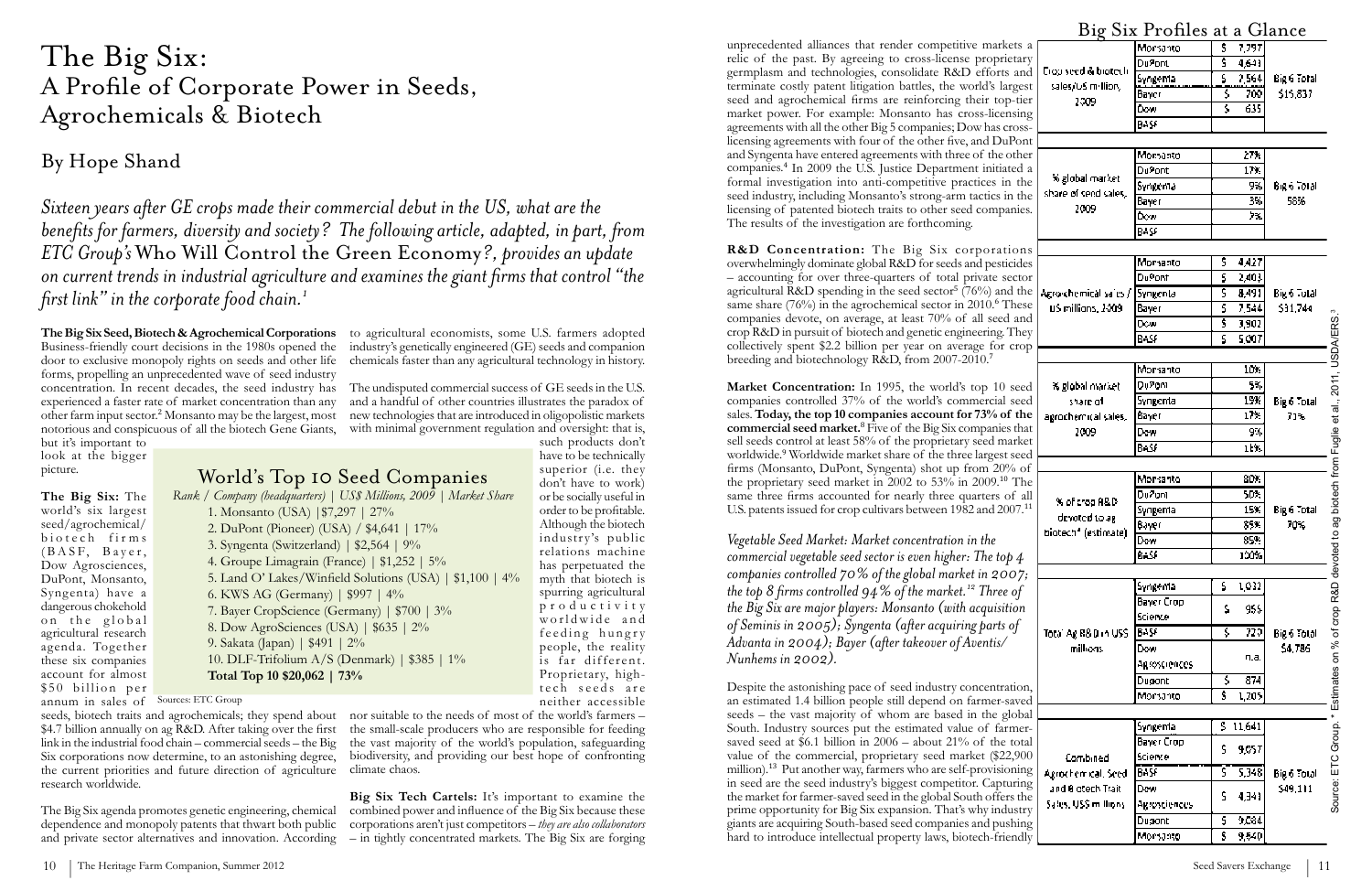regulations and seed technologies that would ultimately reduce or eliminate seed-saving practices in developing countries.

**What did society gain from the Big Six takeover of seed/biotech/agrochemical R&D? How do farmers benefit when the Big 6 firms devote an average 70% of their R&D budgets to biotech and genetic engineering?** 

*The mean cost of bringing a single genetically engineered crop trait to market was \$136 million from 2008- 2012.14 This compares with the approximate cost of \$1 million to develop a useful, conventionally bred inbred line.15*

**Higher seed prices:** From 1994-2010, seed prices in the U.S. shot up more than any other farm input, more than doubling relative to the price farmer's received for their harvested crops. According to the USDA, "This increase, was due, in part, to the increase in value-added characteristics developed by private seed and biotech companies through R&D programs."16 One industry analyst estimates that between 32 and 74 percent of the price of seed for corn, soybeans, cotton and sugar beets reflects technology fees or the cost of seed treatments.17

**Marginalization of Public Sector Research:** Despite seed industry claims to the contrary, concentration in the seed industry has resulted in less innovation – not more. In the US, private sector spending on crop variety R&D increased 14-fold between 1960 and 1996, while public

Fewer Choices/Greater Dependency: Public scientists who wish to conduct independent research on biotech crops have been thwarted by industry's proprietary claims. In 2009, for example, 26 university crop scientists who study maize and insects wrote to the U.S. Environmental Protection Agency complaining that patents on engineered genes were

preventing public sector scientists from researching the effectiveness and potential environmental impacts of the industry's genetically engineered crops. "No truly independent research can be legally conducted on many critical questions," the scientists wrote.23 The 26 scientists who submitted the letter did so anonymously because they feared that the companies would retaliate by cutting them off from company research. One of the scientists told the *New York Times*, "If a company can control the research that appears in the public domain, they can reduce the potential negatives that can come out of any research."<sup>24</sup>

expenditures were flat. In the case of biotech corn, cotton and soybeans, research intensity slowed as seed markets became more concentrated. According to the USDA, "Those companies that survived seed industry consolidation appear to be sponsoring less research relative to the size of their individual markets than when more companies were involved."18 Not surprisingly, the dominant role of private sector biotech/agrochemical funding has also distorted public research priorities and activities.<sup>19</sup>

The number one biotech trait, by far, is herbicide tolerance. Monsanto introduced its first "Roundup Ready" seeds in 1996 – crops engineered to survive a dousing of the company's proprietary weedkiller, Roundup (active ingredient: glyphosate), without killing the crop itself. Because of the time and labor-saving benefits of HT seeds, the Roundup Ready system has been a blockbuster business. Glyphosate usage on just three crops (soybeans, corn and cotton) in the U.S. surged from 7.9 million lbs. in 1994 to 119 million lbs. in 2006.25 By 2011, 85% of the worldwide area devoted to GE crops contained at least one trait for glyphosate tolerance.<sup>26</sup>

In 2007, the combined agricultural R&D budgets of the Big Six companies was over 9 times higher than the crop science R&D spending by the USDA's Agricultural Research Service, and at least 23 times higher than the R&D spending at international crop breeding institutes under the umbrella of the Consultative Group on International Agricultural Research (CGIAR).<sup>20</sup>

In 2007, Monsanto's GE biotech traits accounted for about 85% of all area (trait-acres) devoted to commercial GE crops in 13 countries where GE crops were planted.<sup>21</sup> Just 5 firms – Monsanto, DuPont, Syngenta, Bayer and Dow – accounted for 98% of all biotech trait-acres.<sup>22</sup> The only entity outside of the Big 6 companies with notable GE seed acreage in 2007 was the Chinese Academy of Agricultural Sciences, a public institution, with an estimated 2% of global trait acreage.

**Six Crops; Two Traits:** From 1995-2010, the Big Six commercialized six genetically engineered crop species (soybean, cotton, maize, canola, sugarbeet, alfalfa). These six crops were engineered for just two genetic traits: 1) herbicide tolerance; 2) insect resistance (based on *Bacillus thuringiensis (Bt)* – a naturally-occurring soil bacterium).

**Herbicide Tolerant Weeds Bite Back:** Industry has long argued that the adoption of GE herbicide tolerant (HT) crops has promoted the use of safer, less toxic agrochemicals. In reality, over the past 16 years biotech's HT seeds and companion chemicals have entrenched chemical dependency in agriculture and unleashed an epidemic of herbicide resistant "superweeds." One farm official in Arkansas referred to glyphosate resistant weeds as "the single largest threat to production agriculture that we have ever seen."<sup>27</sup> In the U.S. alone there are 16.8 million acres of farmland infested with glyphosate resistant weeds, up from just 2.4 million acres less than 4 years ago.28 In March 2012 the president of Dow Agrosciences warned that glyphosate-resistant weeds, and weeds that are tough to control, surged 25% in 2011 and now infect 60 million acres of U.S. farmland.29 Glyphosate-resistant weeds are now spreading rapidly in major Midwestern farm states, including Illinois, Iowa, Missouri, Kansas and Minnesota. According to policy analyst Bill Freese, in the U.S. and Canada at least 12 biotypes of weeds now have multiple resistance to glyphosate and one or more herbicide families that are attributable to Roundup Ready crop systems, all but one type emerged since 2005.<sup>30</sup>

Chemical weed control based on biotech's HT seeds is a failing, unsustainable technology. Yet the Big Six are responding to the crisis of glyphosate resistant weeds by investing hundreds of millions on the development of a new generation of genetically engineered seeds that will survive spraying of two or more herbicides – including older, more toxic and environmentally hazardous ones – such as 2,4-D, a component of the Vietnam War defoliant, Agent Orange, and dicamba, which is chemicallyrelated to 2,4-D. Dow Agrosciences has applied for regulatory approval of 2,4-D tolerant corn, with applications for 2,4-D tolerant soybeans and cotton close behind. According to agricultural scientist Dr. Charles Benbrook, widespread planting of 2,4-D corn could trigger up to a 30 fold increase in 2,4-D use on corn by the end of this decade. But that's

#### Monsanto's Climate-Ready Gene Technology Fails to Impress

In December 2011 the U.S. Department of Agriculture gave Monsanto a green light for a new maize variety  $(MON87630)$  – the first genetically engineered, drought tolerant crop to receive regulatory approval anywhere in the world. But as journalist Tom Philpott reveals, regulators weren't impressed by Monsanto's new drought tolerant corn.38 In fact, USDA's environmental assessment notes that Monsanto's drought-tolerant maize extends only to moderate drought conditions, and it has the same minimum water requirements as conventionally-bred corn. USDA notes: "Regionally marketed conventional traits apparently have similar drought tolerant properties to those offered by MON87460."39 The report notes, "Some companies currently offer corn seed that expresses exceptional drought tolerant characteristics, which are generated without using transgenic techniques.40 In other words, under moderatedrought conditions, existing varieties of conventionallybred maize will perform just as well as Monsanto's new, genetically engineered trait.

# **Global Seed Market Value, by Sector 2006** (US\$ millions, in constant 2006 dollars)



Source: USDA, Economic Research Service using Context Network (2007) figures